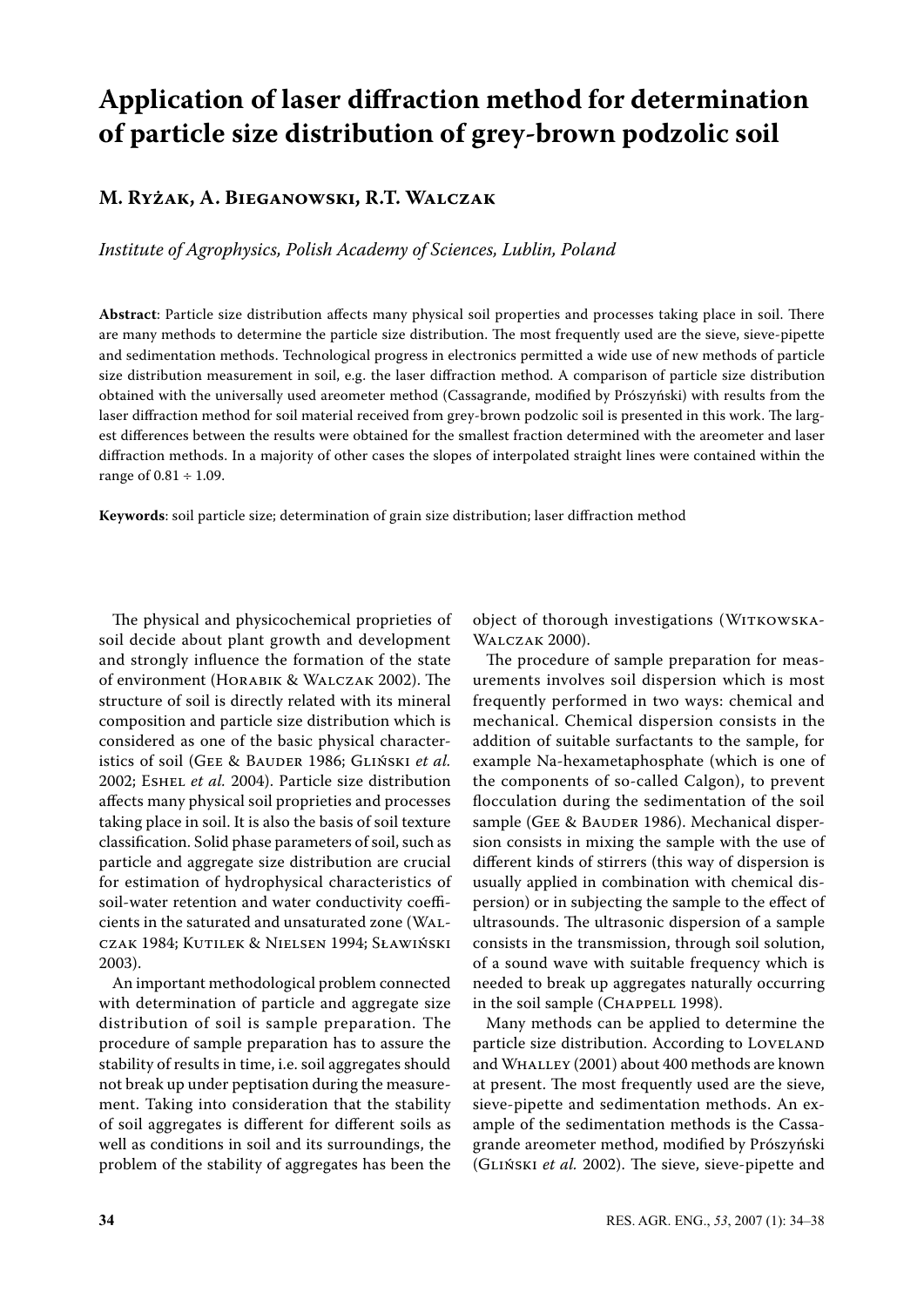areometer methods, in spite of being time consuming, have been widely used due to the lack of more exact methods of measurement so far.

Technological progress in electronics, which took place in recent years, permitted a wide use of new methods of particle size distribution measurement in soil, such as for example the laser diffraction method (Cooper *et al*. 1984; Buurman *et al.* 1997). The use of this method in earlier studies was practically impossible due to complicated calculations which required the application of very quick processors.

The aim of this work was to compare the particle size distribution results obtained by generally used areometer method (Cassagrande, modified by Prószyński) with these coming from the laser diffraction method for soil material received from grey-brown podzolic soil.

### **Materials and methods**

The measurements were conducted on soil samples coming from profiles of grey-brown podzolic soil (Hapic Luvisols): forest (profile 1 and 3) and arable (profile 2 and 4). Profiles 1 and 2 were derived from sandy silt deposit, profiles 3 and 4 – from silt (loess) deposit. The soil samples from profiles 1 and 2 were taken from Grodzisko Górne (Sandomierska Basin), while soil samples from profiles  $3$  and  $4 - in$ Czesławice (Lubelska Upland).

Particle size distribution of the studied soil samples, measured by areometer method (Cassagrande, modified by Prószyński) was published by Turski and Witkowska-Walczak (2004) (Table 1). The soil sample preparation procedure included adding Calgon as a peptising agent.

The measurements of particle size distribution by means of laser diffraction method were performed with Mastersizer 2000 (Malvern Instruments) which measures particles in a wide range from 0.02 µm to 2.0 mm. The measurements were conducted in liquid dispersion, i.e. in distilled water with refractive index for light equal to 1.33. In the calculation of particle size, the Mie theory which describes the interaction between laser light and matter (by means of exact solution of Maxwells equations) was used. The use of the Mie theory in calculations requires the knowledge of the refractive index of the tested material. In the calculation of particle size, the value of the refractive index for soil samples was assumed as equal to 1.577 and the absorption index 0.1 were used (Sample dispersion and refractive index guide 1997).

#### **Results and discussion**

The results of measurement of particle size distribution of the studied soil samples using the laser diffraction method are presented in Table 2.

A comparison of the results of particle size distribution measurement coming from the areometer and laser diffraction methods according to the FAO classification (Polish Standard PN-R-04033 1998) is presented in Figure 1. The respective comparison according to the classification of Polish Soil Science Society (PSSS) (Anonymous 1989), (Mocek *et al.* 2000) is presented in Figure 2. The results from the areometer and the laser diffraction methods

Table 1. Particle size distribution of studied soil samples (Turski & Witkowska-Walczak 2004); results marked in bold and in italic were disregarded from comparison (explanation in text); results from areometer method marked in bold were higher than corresponding results from laser diffraction method (compare Table 2)

| Profile<br>number | Level | Depth<br>(cm) | Grain size distribution according to PSSS<br>% grain diameter (mm) |    |                  |    | Grain size distribution according to FAO<br>% grain diameter (mm) |    |    |
|-------------------|-------|---------------|--------------------------------------------------------------------|----|------------------|----|-------------------------------------------------------------------|----|----|
|                   |       |               |                                                                    |    |                  |    |                                                                   |    |    |
|                   |       |               | $\mathbf{1}$                                                       | Ah | $0 - 7$          | 47 | 23                                                                | 20 | 10 |
| <b>BtC</b>        | > 65  | 42            |                                                                    | 15 | 24               | 19 | 57                                                                | 33 | 10 |
| 2                 | Ap    | $0 - 16$      | 33                                                                 | 17 | 30               | 20 | 50                                                                | 45 | 5  |
|                   | Bt    | > 60          | 28                                                                 | 28 | 24               | 20 | 56                                                                | 39 | 5  |
| 3                 | Ah    | $0 - 4$       | 17                                                                 | 25 | 32               | 26 | 42                                                                | 49 | 9  |
|                   | C     | > 80          | 1                                                                  | 83 | $\boldsymbol{4}$ | 12 | 84                                                                | 6  | 10 |
| $\overline{4}$    | Ap    | $0 - 15$      | 3                                                                  | 18 | 39               | 40 | 21                                                                | 69 | 10 |
|                   | C     | > 35          | $\mathbf{2}$                                                       | 22 | 39               | 37 | 24                                                                | 64 | 12 |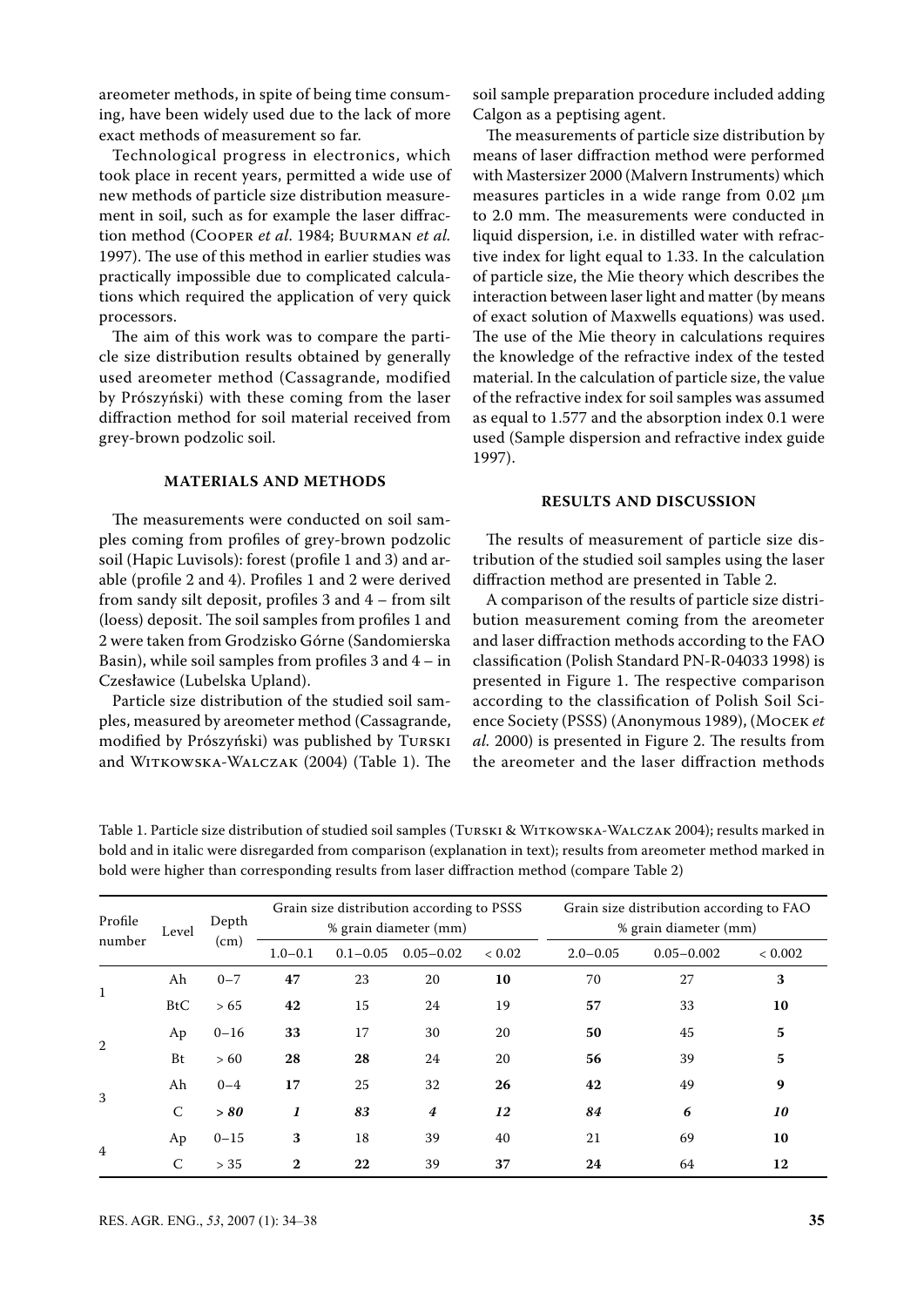| Profile<br>number | Level      | Depth<br>(cm) | Grain size distribution according to PSSS<br>% grain diameter (mm) |              |               |            | Grain size distribution according to FAO<br>% grain diameter (mm) |                |                |
|-------------------|------------|---------------|--------------------------------------------------------------------|--------------|---------------|------------|-------------------------------------------------------------------|----------------|----------------|
|                   |            |               | $1.0 - 0.1$                                                        | $0.1 - 0.05$ | $0.05 - 0.02$ | ${}< 0.02$ | $2.0 - 0.05$                                                      | $0.05 - 0.002$ | < 0.002        |
| 1                 | Ah         | $0 - 7$       | 43                                                                 | 28           | 22            | 7          | 71                                                                | 28             | 1              |
|                   | <b>BtC</b> | > 65          | 17                                                                 | 21           | 36            | 27         | 37                                                                | 59             | 3              |
| 2                 | Ap         | $0 - 16$      | 25                                                                 | 21           | 31            | 22         | 47                                                                | 50             | 3              |
|                   | Bt         | >60           | 17                                                                 | 21           | 33            | 29         | 38                                                                | 58             | 4              |
| 3                 | Ah         | $0 - 4$       | 11                                                                 | 25           | 41            | 22         | 37                                                                | 60             | 3              |
|                   | C          | > 80          | $\boldsymbol{\theta}$                                              | 21           | 46            | 33         | 21                                                                | 74             | 5              |
| $\overline{4}$    | Ap         | $0 - 15$      | 1                                                                  | 20           | 44            | 35         | 21                                                                | 75             | $\overline{4}$ |
|                   | C          | > 35          |                                                                    | 21           | 45            | 33         | 22                                                                | 74             | 4              |

Table 2. Particle size distribution of studied soil samples measured by laser diffraction; results marked in bold and in italic were disregarded from comparison (explanation in text); results from laser diffraction method marked in bold were higher than corresponding results from areometer method (compare Table 1).

were compared, except for the results obtained for the deeper level (level C) of the third profile (dark grey background in corresponding lines in Tables 1 and 2). These results were rejected from the comparison due to a disproportionately large, in comparison to the other results, discrepancy between the results from the areometer and the laser diffraction methods for fraction 0.05–2.0 mm in FAO classification (and corresponding fraction 0.05–0.1 mm in PSSS classification). This discrepancy is difficult to be explained, also in the context of essential differences in the characteristic of the soil material obtained using only the areometer method (Table 1: column 0.1–0.05 mm for PSSS classification and column 2.0–0.05 mm for FAO classification) (Turski & Witkowska-Walczak 2004).

Analysing the dependences presented in Figures 1 and 2 one should conclude that, regardless the applied classification of particle size distribution, for a majority of cases, the results obtained with the areometer method are lower than the results coming from the laser diffraction method. The slope of the





Figure 1. Comparison of particle size distribution from areometer and laser diffraction methods according to the FAO classification (Polish Standard PN-R-04033 1998) for: (a) clay, (b) silt, (c) sand fraction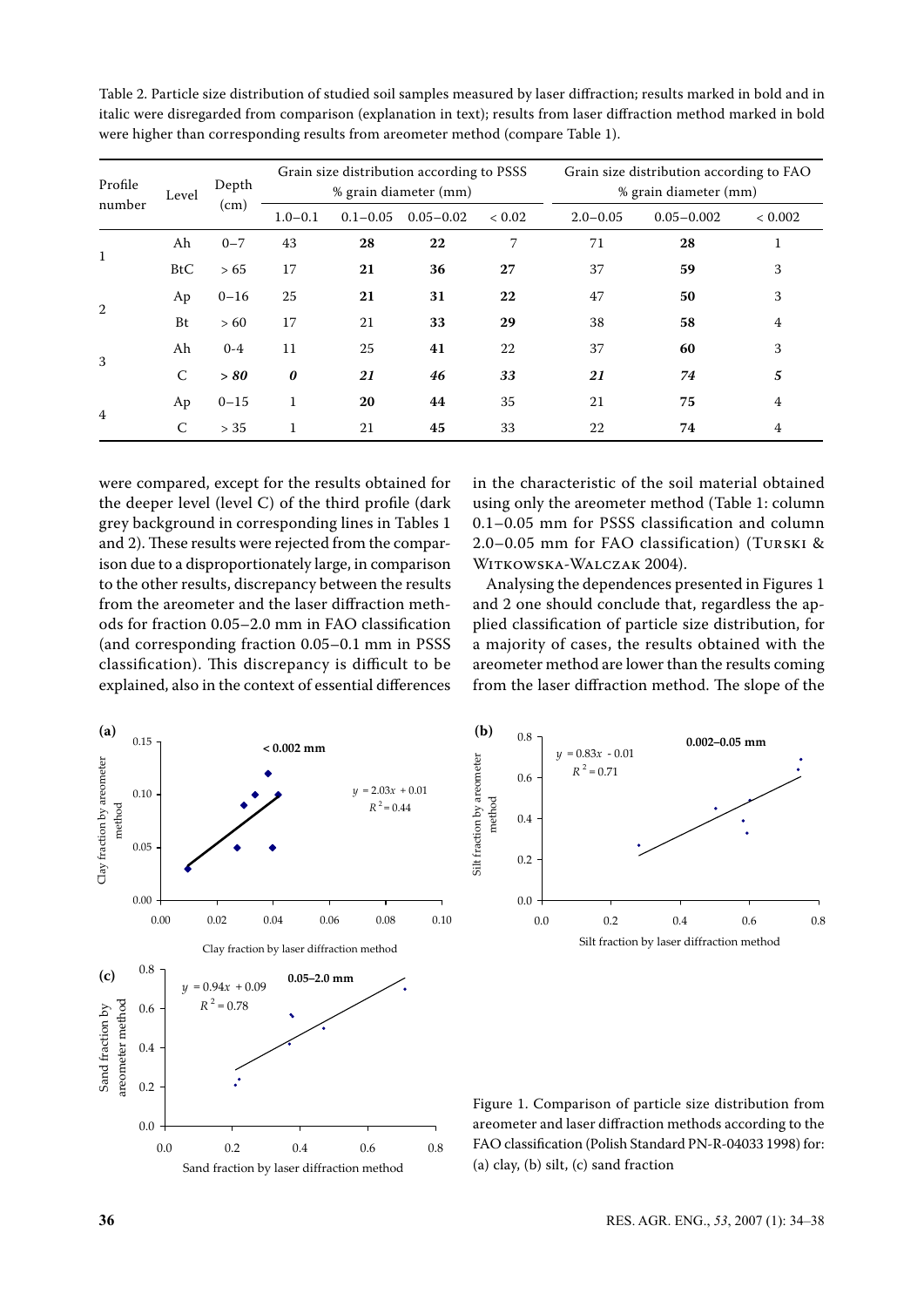

Figure 2. Comparison of particle size distribution from areometer and laser diffraction methods according to the PSSS classification for: (a) clay, (b) fine silt, (c) coarse silt, (d) sand fraction

straight line was less than one in 5 out of 7 cases – in Figure 1b, c and in Figure 2a*,* b and c, respectively. In these cases the slopes of interpolated straight lines changed within the range from 0.65 to 0.94. The value of the slope of a straight line close to unity was obtained for the sandy fraction in the PSSS classification (Figure 2d).

Analysis of source data which were the basis for delimitation of the dependences presented in Figures 1 and 2 do not allow to draw such unambiguous conclusions. In a comparison conducted in this manner, in a slightly larger number of cases higher values were obtained using the areometer method – 24 to 21 cases (in bold in Tables 1 and 2).

The greatest discrepancy was observed for the clay fraction according to the FAO classification (Figure 1a). The results obtained for this fraction from the laser diffraction method were over twice lower in comparison to the results obtained from the areometer method. The discrepancy of results for the smallest fraction should not surprise because, for both mentioned above methods, the uncertainty of measurement for small particles is the largest. In the areometer method this uncertainty comes from the fact that small and light particles do not sediment in obedience to the Stokes law, but they can sediment more slowly or can form a suspension (LOVELAND & Whalley 2001). In the laser diffraction method

one of the sources of uncertainty is the fact that measurement is based on calculation of the volume of particles. Therefore, less numerous but larger particles have a major influence on the results of measurements. In this context high correlation for the smallest particles according to the PSSS seems to be surprising (Figure 2a).

For both classifications the results for fraction 0.05–2.0 mm (according to the FAO classification) and fraction 0.1–1.0 mm (according to the PSSS classification) were the most similar. In these cases the slopes of a straight lines were the closest to unity. This can be explained by the fact that sand particles have shapes closest to the spherical, which was the assumption during particle size distribution measurement using the areometer and laser diffraction methods.

Correlation between both studied methods, described by determination coefficients, is on the level from 0.7 to 0.8. In one case, for fraction 0.1–0.02 mm in the PSSS classification (Figure 2c)  $(R^2)$  amounts to only 0.2. This can be caused by the uncertainty of one or both methods.

#### **Conclusions**

Laser diffraction method can be applied for particle size measurements.